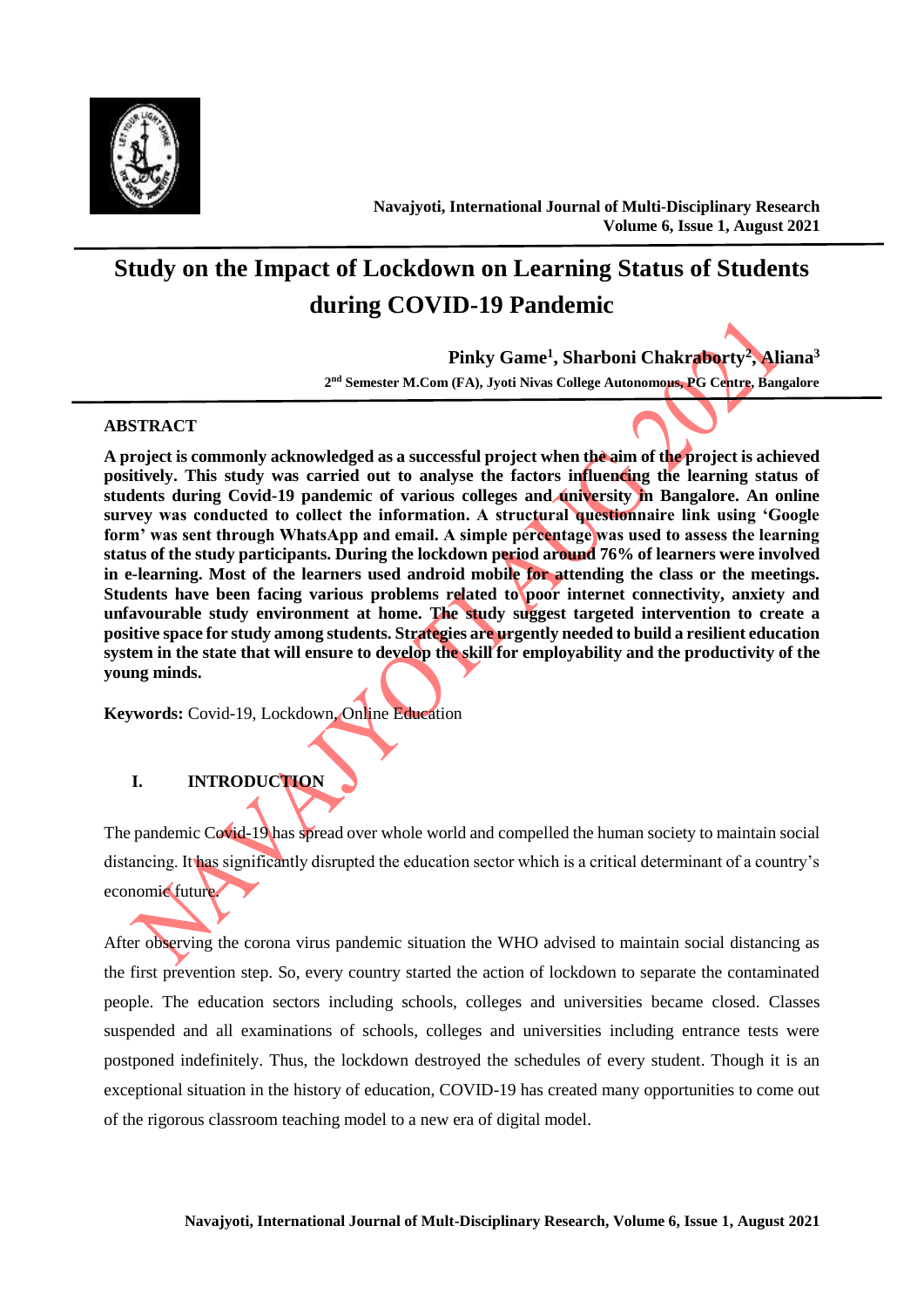The lockdown has compelled many educational institutions to cancel their classes, examinations, internships etc. and to choose the online modes. Initially, the educators and the students were quite confused and didn't understand how to cope up with the situation of this sudden crisis that compelled closure of the educational activities. But latter on all realized that the lockdown has taught so many lessons to manage with the emergence of such pandemics. Thus, COVID-19 has created many challenges and opportunities for the educational institutes to strengthen their technological knowledge and infrastructure.The lockdown has given them a ray of hope for teachers and students to continue their educational activities through online. The teachers assigned work to students via internet, delivered lectures through live video conferencing using different Apps like Zoom, Google meet, Facebook, You tube, and Skype etc. There are WhatsApp groups of guardians, teachers, students and parents for affective communication through which they are always in touch to share their difficulties through this e-medium. In a nation like China that practices a considerably more centralization system, a change to digital learning may be simpler. Even in a nation like the U.S.A, there are some low- pay students who don't approach broad bands and unable to use computerized learning arrangement (Study Abroad Life). The same is the situation that happens with India where not every student is well equipped with the high-speed internet and digital gadgets and are along these lines of suffer. Numerous advanced educational institutions in India are not also equipped with digital facilities right now to cope up with sudden change from traditional education set up to the online education system.

# **II. REVIEW OF LITERATURE**

**Nanigopal Kapasia, P. P. (2020)**, The study 'Impact of lockdown on learning status of undergraduates and postgraduate student during COVID-19 pandemic in West Bengal, India'. Student have been facing various problems related to depression anxiety, poor internet connectivity, and unfavorable study environment at home. Most of the learners were used android mobiles for attending e-learning. Student from remote areas and marginalized sections mainly face enormous challenges for the study during the pandemic. The present study assessed the learning status of undergraduate and postgraduate students during this pandemic. Strategies are urgently needed to build a resilient education system in the state that will ensure to develop the skill for employability and the productivity of the young minds.

**Chrysi Rapanta, L. B. (2020)** states that The Covid-19 pandemic has raised significant challenges for the higher education community worldwide. Online teaching and learning imply a certain pedagogical content knowledge (PCK). Our findings point at the design of learning activities with certain characteristics, the combination of three types of presence (social, cognitive and facilitatory) and the need for adapting assessment to the new learning requirements. We end with a reflection on how responding to a crisis (as best we can) may precipitate enhanced teaching and learning practices in the post-digital era.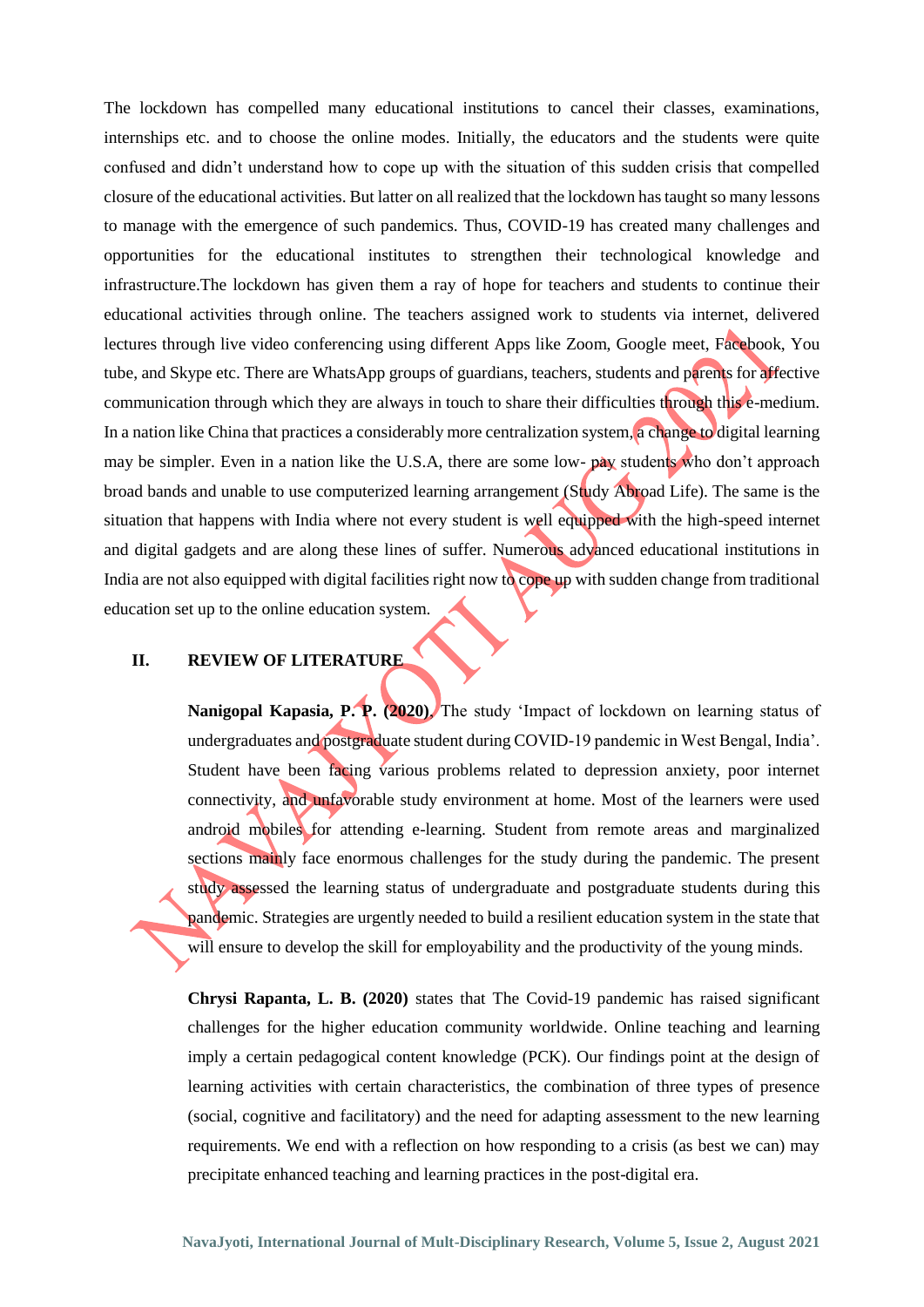**Esteban M.Aucejo, J. F. (2020)**, The study 'The Impact of COVID-19 on Student Experiences and Expectations: Evidence from a Survey', Results show large negative effects across many dimensions. Due to COVID-19: 13% of students have delayed graduation, 40% have lost a job, internship, or job offer, and 29% expect to earn less at age 35. Moreover, these effects have been highly heterogeneous. One quarter of students increased their study time by more than 4 hours per week due to COVID-19, while another quarter decreased their study time by more than 5 hours per week.

**Simon Jhon Perry, I. B. (2010),** The study 'The Influence of New Tools in Virtual Learning Environments on the Teaching and Learning Process in Chemical Engineering' This paper looks at some of the potential solutions to these problems using tools available in Virtual Learning Environments (VLE's). The use of e-assessment has been carried out on a moderate class size of both full-time and part-time distance learning students. The e-assessment has made it easier for a large class size to acquire information on their progress in a course, and allows teaching staff to assess areas that require more resource, and those students who may need further help. m. Malpractice, principally plagiarism, or collusion between students, has been shown that it can be detected using software tools available in VLE's. However, interpretation of simple scores is needed to be treated with caution, and guidelines on the use of such tools needs to be provided for assessment staff.

### **III. RESEARCH METHODOLOGY**

#### **a. Statement of the Problem:**

After going through various review of literature, it is evident that many studies were conducted on online learning. Some of them were related to student's performance, some of them specify their study on students – teachers coordination on virtual learning and some analyzed the virtual classrooms and courses in a combined basis, but a very few work has been done specifically on the impact of lock down on learning status of students during COVID-19 Pandemic. This study is an attempt to add more research in this area.

#### **b. Research Design:**

Analytical research represent the organized study using the facts which are already available to come to a conclusion. Descriptive research is used to represent the data graphically.

### **c. Scope of the Study:**

The scope explains the theoretical aspects of online learning in today's pandemic scenario. the study has been carried on the efficiency of institutions, this study considered the steps which leads to analyse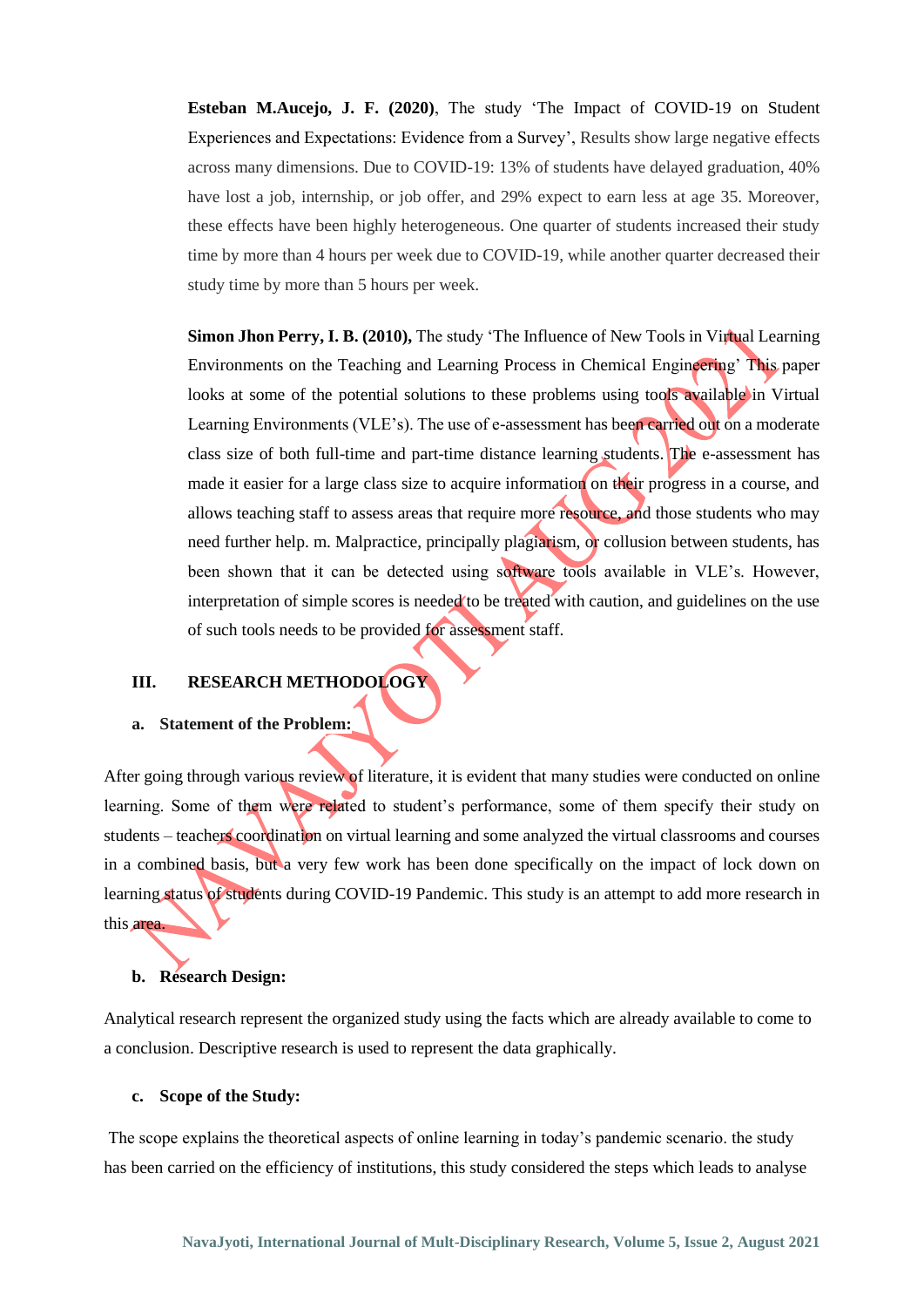the perception of students for online learning as well as their problems which they are facing. The scope of online learning is very wide. Even there are various factors that are affecting the students in this lock down. In the coming future this online classes or learning will remove the traditional way of teaching.

## **d. Sources of Data:**

Primary Data collected through google docs.

## **IV. DATA INTERPRETATION**



#### **Graph 4.1: Residential Area**

Rural **D** Lirhan Semi-Urban According to our survey, more than 16 percent of the students stay in rural area and 17 in semi urban, which is one of the reasons for the network issues or may be non-availability of internet connection properly.

## **Graph 4.2: Ownership of a Computer/Laptop**



More than 32 percent of students don't even own a laptop or computer, which is one of the challenges faced by student for this online learning.

# **Graph 4.3: Availability of Wifi/Internet Connection at Home**

There are still 23 percent of students who does not have internet connection at home and they use their phone data for the classes, which might not be enough for the classes and assignments and that is why it's a challenge faced by many students.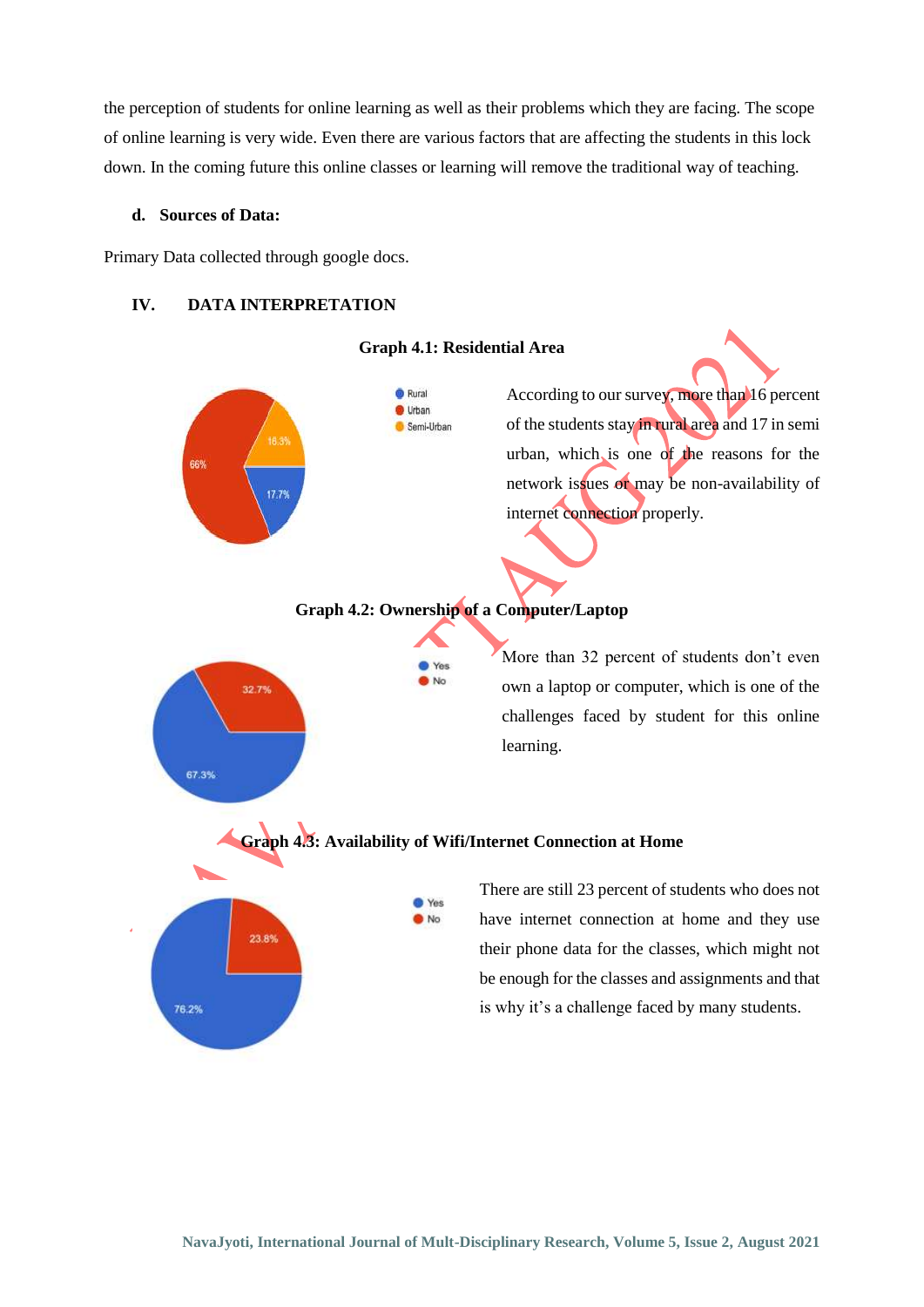#### **Graph 4.4: Which Mode of Exams are better?**



Most of the students, almost about 64 percentage feels that offline exams are more convenient because many of them are facing challenges and issues regarding online mode and network connectivity

# **Grарh 4.5: Number of Students Satisfied with Online Teaching Methods & Lecture Materials**



As we can see out of 147 students there are 53 students who disagree with the statement. And 36 students neither agree nor disagree so we can clearly say that majority of them are not satisfied with the online teaching



#### **Grарh 4.6: Number of Students Distracted Due to Unfavorable Conditions at Home**

Most of the students strongly agree that they have unfavorable condition at home which is why they get distracted during the online classes.





Most of the students agree that there is lack of student teacher interaction during online classes which is one of the reasons why students don't prefer online mode of teaching.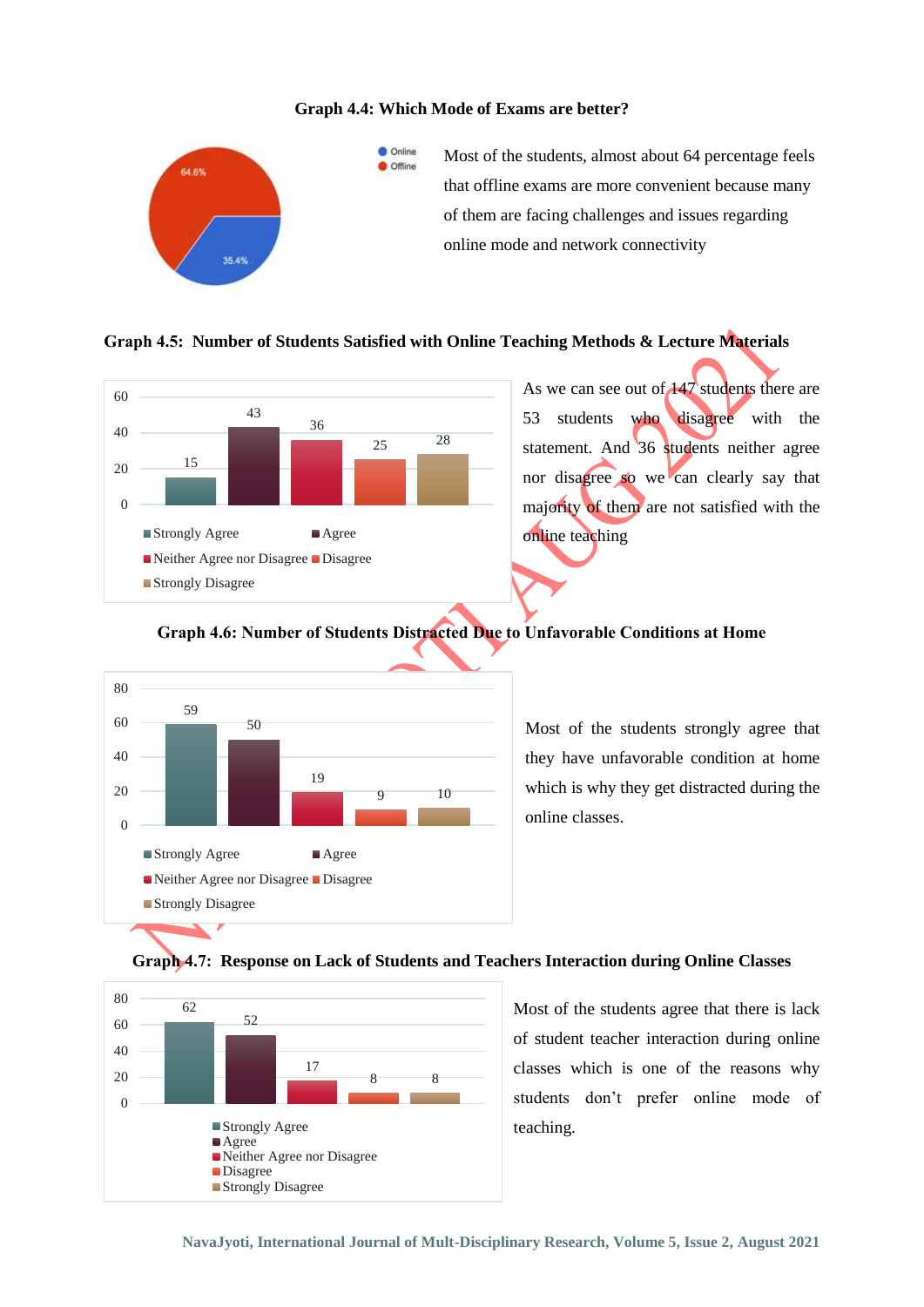

## **Grарh 4.8: Number of Students Going Through Mental Stress Because of Online Learning**

Most of the students strongly agree that they were going through some kind of stress during this lockdown because of the online learning. And only 10 percent of them didn't had any kind of stress because of online classes.

**Graph 4.9: Which among these is The Biggest Challenge in Online Learning?**



From this above graph we can interpret that network is one of the biggest challenge faced by all the students followed by unfavorable conditions at home.

## **V. FINDINGS**

The online survey which was conducted through questionnaire with the help of google form disclosed that there are both types of students, one who are happy with this online mode and considered it as an opportunities to learn in a new environment and then there are ones who find many difficulties and have to face different challenges for the online mode of classes. But the majority are facing issues with online mode and they prefer offline mode.

# **VI. SUGGESTIONS**

After this survey and as a student even we are going through this same situation, we can suggest few of the measures.

1. For the practical subjects, teachers can use blackboard for better experience.

2. They should not have more than 3 classes in a day

3. They should consider that most of the students want offline mode exam.

4. Only positive attitude will help the student to overcome the challenges in online learning.

5. For students, it should be better to avoid distraction like social media. And sit at quite place to not get disturbed by family members for better concentration.